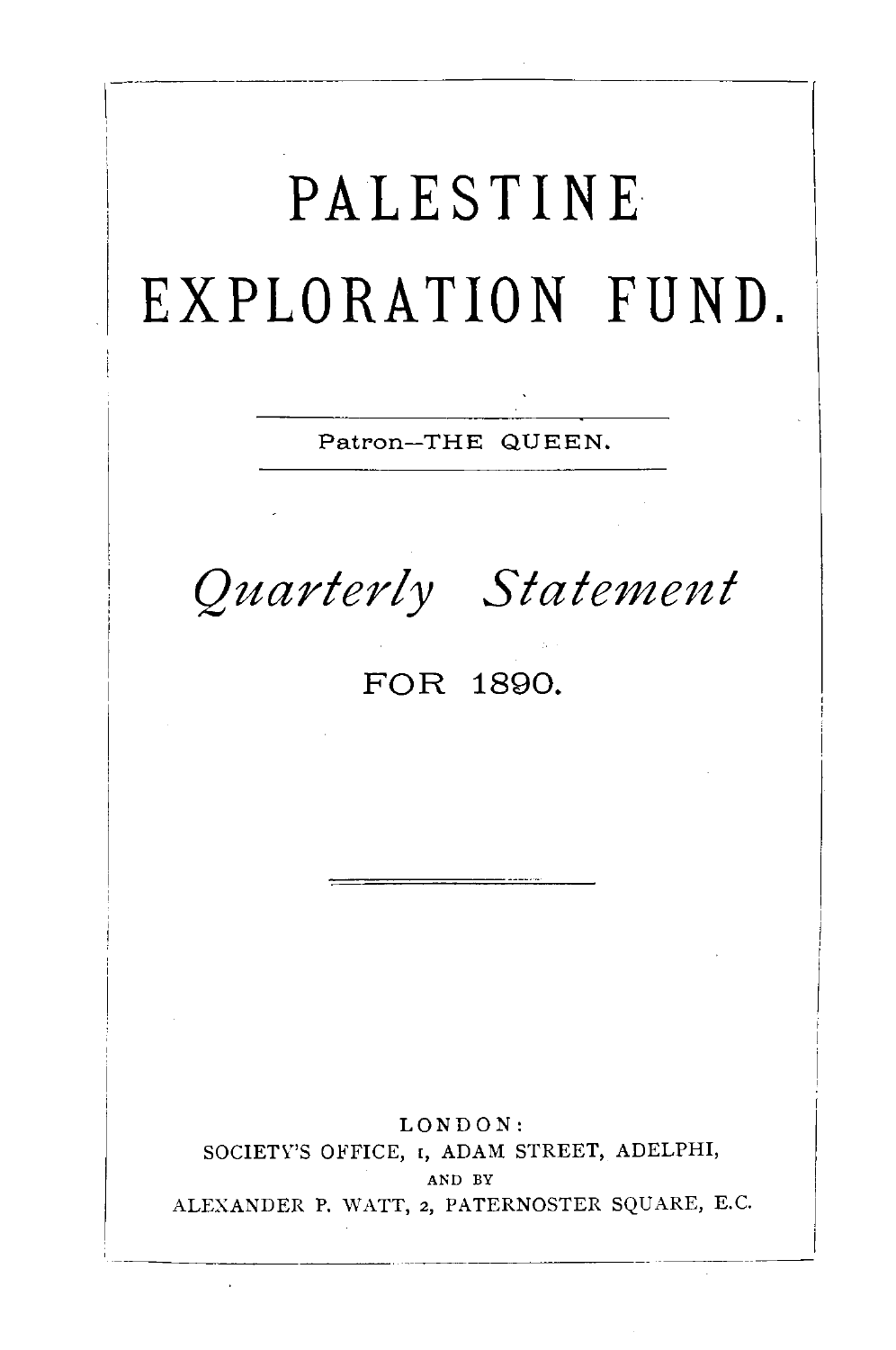LONDON:

HARRISON AND SONS, PRINTERS IN ORDINARY TO HER MAJESTY, BT. MARTIN'S LANE.

 $\bar{\mathbf{v}}$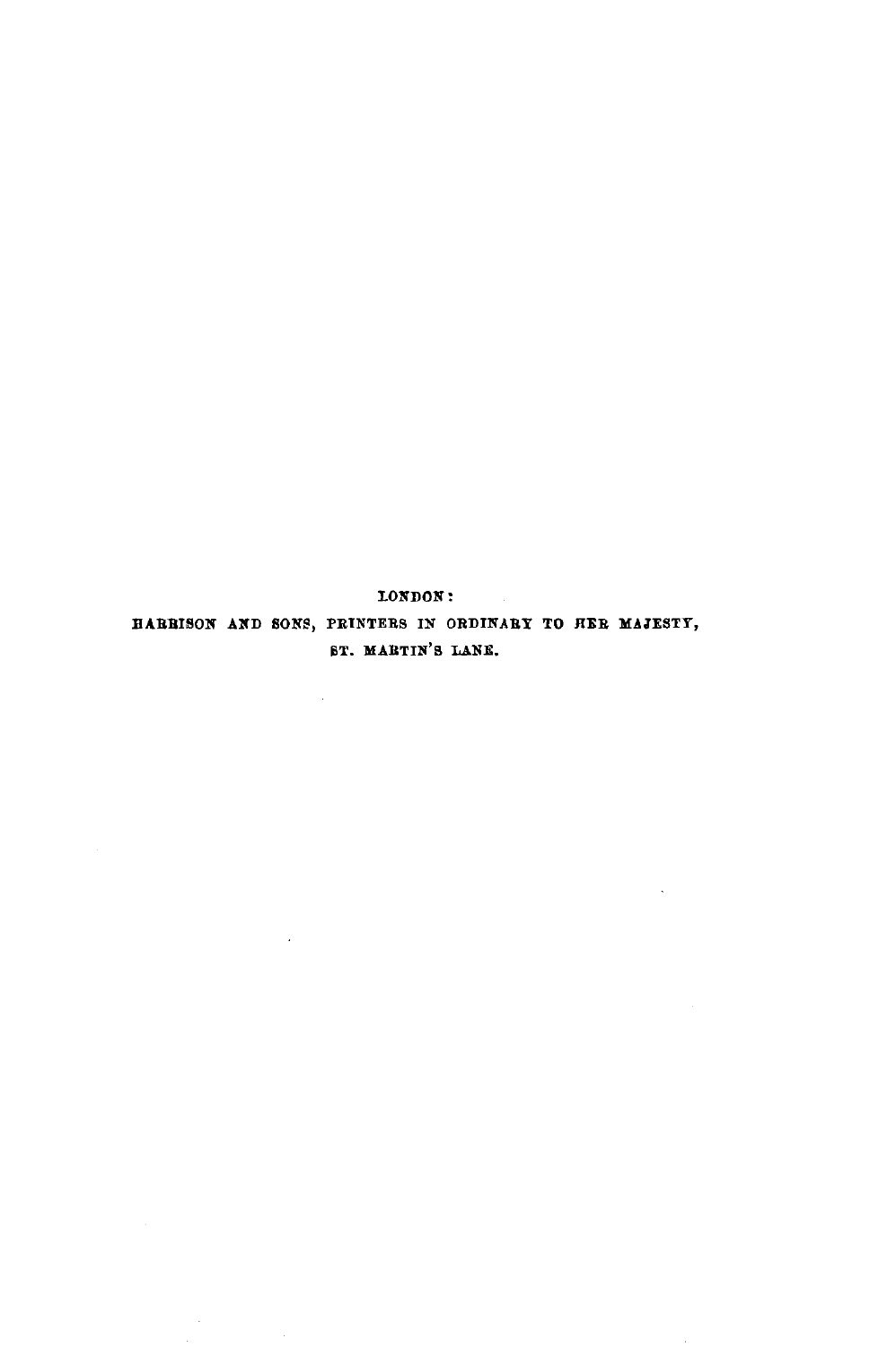## NAMES OF THE AUTHORS AND OF THE PAPERS CONTRIBUTED BY THEM.

 $\frac{1}{1} \frac{1}{1} \frac{1}{1} \frac{1}{1} \frac{1}{1} \frac{1}{1} \frac{1}{1} \frac{1}{1} \frac{1}{1} \frac{1}{1} \frac{1}{1} \frac{1}{1} \frac{1}{1} \frac{1}{1} \frac{1}{1} \frac{1}{1} \frac{1}{1} \frac{1}{1} \frac{1}{1} \frac{1}{1} \frac{1}{1} \frac{1}{1} \frac{1}{1} \frac{1}{1} \frac{1}{1} \frac{1}{1} \frac{1}{1} \frac{1}{1} \frac{1}{1} \frac{1}{1} \frac{1}{1} \frac{$ 

 $\Delta \sim 1$ 

|                                                                                                             |                      |                      |                      |                      | PAGE. |
|-------------------------------------------------------------------------------------------------------------|----------------------|----------------------|----------------------|----------------------|-------|
| Birch, Rev. W. F.-                                                                                          |                      |                      |                      |                      |       |
| Nehemiah's Wall<br>$\ddot{\phantom{a}}$<br>                                                                 |                      |                      | ٠.                   |                      | 126   |
| Dead Sea visible from Jerusalem<br>. .                                                                      | $\ddot{\phantom{0}}$ | $\ddot{\phantom{0}}$ | . .                  | $\ddot{\phantom{0}}$ | 170   |
| The Stone (Eben of Zoheleth)<br>. .                                                                         | ٠.                   | . .                  | . .                  | $\ddot{\phantom{0}}$ | 199   |
| Gihon<br>$\ddot{\phantom{a}}$<br>$\ddot{\phantom{a}}$<br>$\ddot{\phantom{a}}$<br>. .<br>. .                 | $\ddot{\phantom{1}}$ | . .                  | ٠.                   | 199, 331             |       |
| The Gutter (Tsinnor).<br>$\ddot{\phantom{0}}$<br>. .                                                        | $\ddot{\phantom{0}}$ | $\ddot{\phantom{a}}$ | $\ddot{\phantom{0}}$ | 200, 330             |       |
| The Pool that was made<br>$\ddot{\phantom{0}}$<br>. .                                                       | $\ddot{\phantom{0}}$ | . .                  |                      | $\ddot{\phantom{0}}$ | 204   |
| Note on the Pool<br>$\ddot{\phantom{0}}$<br>٠.                                                              | . .                  |                      | ٠.                   | $\ddot{\phantom{0}}$ | 207   |
| The Siloam Inscription<br><br>. .                                                                           | . .                  | $\ddot{\phantom{0}}$ | ٠.                   | $\ddot{\phantom{a}}$ | 208   |
| Bliss, Frederick Jones, B.A.-                                                                               |                      |                      |                      |                      |       |
| Ma'lula and its Dialect<br>٠.                                                                               |                      | . .                  |                      |                      | 74    |
| Brass, Rev. Henry-                                                                                          |                      |                      |                      |                      |       |
| Site of Capernaum<br>$\ddot{\phantom{0}}$                                                                   |                      | . .                  |                      |                      | 178   |
| Cave of Adullam<br>٠.<br>. .                                                                                |                      | $\ddot{\phantom{a}}$ | . .                  |                      | 180   |
| Place of Elijah's Sacrifice<br>$\ddot{\phantom{0}}$                                                         |                      | $\ddot{\phantom{0}}$ |                      |                      | 182   |
| Cardew, Rev. J. $H$ .                                                                                       |                      |                      |                      |                      |       |
| Zoar<br>$\mathbf{r}$<br>$\ddot{\phantom{0}}$<br>. .                                                         |                      |                      |                      |                      | 266   |
| Chaplin, Thomas, M.D.-                                                                                      |                      |                      |                      |                      |       |
| Gihon<br>$\ddot{\phantom{a}}$                                                                               |                      | . .                  | . .                  | 124, 331             |       |
| Ancient Hebrew Weight<br>. .<br>. .                                                                         |                      | $\ddot{\phantom{a}}$ | $\ddot{\phantom{0}}$ | $\ddot{\phantom{0}}$ | 267   |
| Stone Mask from er Râm<br><br>$\ddot{\phantom{1}}$                                                          | $\ddot{\phantom{0}}$ | . .                  | ٠.                   | . .                  | 268   |
| Cobern, Dr. Camden-                                                                                         |                      |                      |                      |                      |       |
| The Work at Tell Hesy as seen by an American visitor                                                        |                      |                      | $\ddot{\phantom{a}}$ |                      | 166   |
| Conder, Major C. R.-                                                                                        |                      |                      |                      |                      |       |
| Norman Palestine<br>. .<br>$\ddot{\phantom{0}}$<br>$\ddot{\phantom{0}}$                                     |                      |                      | ٠.                   | $\ddot{\phantom{0}}$ | 29    |
| The Date of Eshmunazar's Coffin<br>٠.                                                                       |                      |                      | . .                  | . .                  | 38    |
| The Wall outside Jerusalem<br>. .                                                                           | . .                  | $\ddot{\phantom{a}}$ | $\ddot{\phantom{0}}$ | $\ddot{\phantom{0}}$ | 39    |
| The Tsinnor<br>$\ddot{\phantom{a}}$<br>$\ddot{\phantom{a}}$<br>. .<br>a s                                   | . .                  | . .                  | . .                  | . .                  | 39    |
| Ku for King<br>$\sim$ .<br>٠.<br>. .<br>٠.                                                                  | . .                  | $\ddot{\phantom{0}}$ | $\ddot{\phantom{0}}$ |                      | 40    |
| Hittite Prince's Letter<br>e s                                                                              | $\ddot{\phantom{0}}$ | . .                  | $\ddot{\phantom{a}}$ | . .                  | 115   |
| The Seal of Haggai<br><br>$\ddot{\phantom{0}}$<br>٠.                                                        | . .                  | $\ddot{\phantom{0}}$ | ٠.                   | . .                  | 121   |
| Bezetha.<br>$\ddot{\phantom{a}}$<br>$\ddot{\phantom{0}}$<br>٠.<br>$\ddot{\phantom{1}}$                      |                      |                      | ٠.                   | ۰.                   | 122   |
| Esau's Head<br>$\ddot{\phantom{a}}$<br>$\ddot{\phantom{a}}$<br>$\ddot{\phantom{a}}$<br>$\ddot{\phantom{a}}$ | ÷.                   | $\ddot{\phantom{0}}$ | . .                  | $\epsilon$           | 123   |
| The Roebuck in Palestine<br>. .                                                                             |                      | $\ddot{\phantom{1}}$ | ٠.                   | i, a                 | 173   |
| Rev. C. de Cara and the Hittites                                                                            | . .                  | . .                  | . .                  | ٠.                   | 182   |
| Pella<br>$\ddot{\phantom{0}}$<br>$\ddot{\phantom{a}}$<br>$\ddot{\phantom{a}}$<br>                           | . .                  | $\ddot{\phantom{a}}$ | $\ddot{\phantom{0}}$ | . .                  | 182   |
| New Hittite Bas-Reliefs<br>$\ddot{\phantom{0}}$                                                             | $\ddot{\phantom{0}}$ |                      | . .                  | $\ddot{\phantom{0}}$ | 183   |
| The Ma'lula Dialect<br>$\ddot{\phantom{a}}$<br>$\ddot{\phantom{a}}$<br>$\ddot{\phantom{0}}$                 | $\ddot{\phantom{0}}$ |                      | . .                  | $\ddot{\phantom{a}}$ | 186   |
| Greek Inscription north of Damaseus Gate                                                                    |                      | $\ddot{\phantom{0}}$ | ٠.                   | $\ddot{\phantom{0}}$ | 187   |
| Note on Rev. Dr. Post's paper<br>$\ddot{\phantom{a}}$                                                       | . .                  | . .                  | . .                  | $\ddot{\phantom{a}}$ | 187   |
|                                                                                                             |                      |                      |                      |                      |       |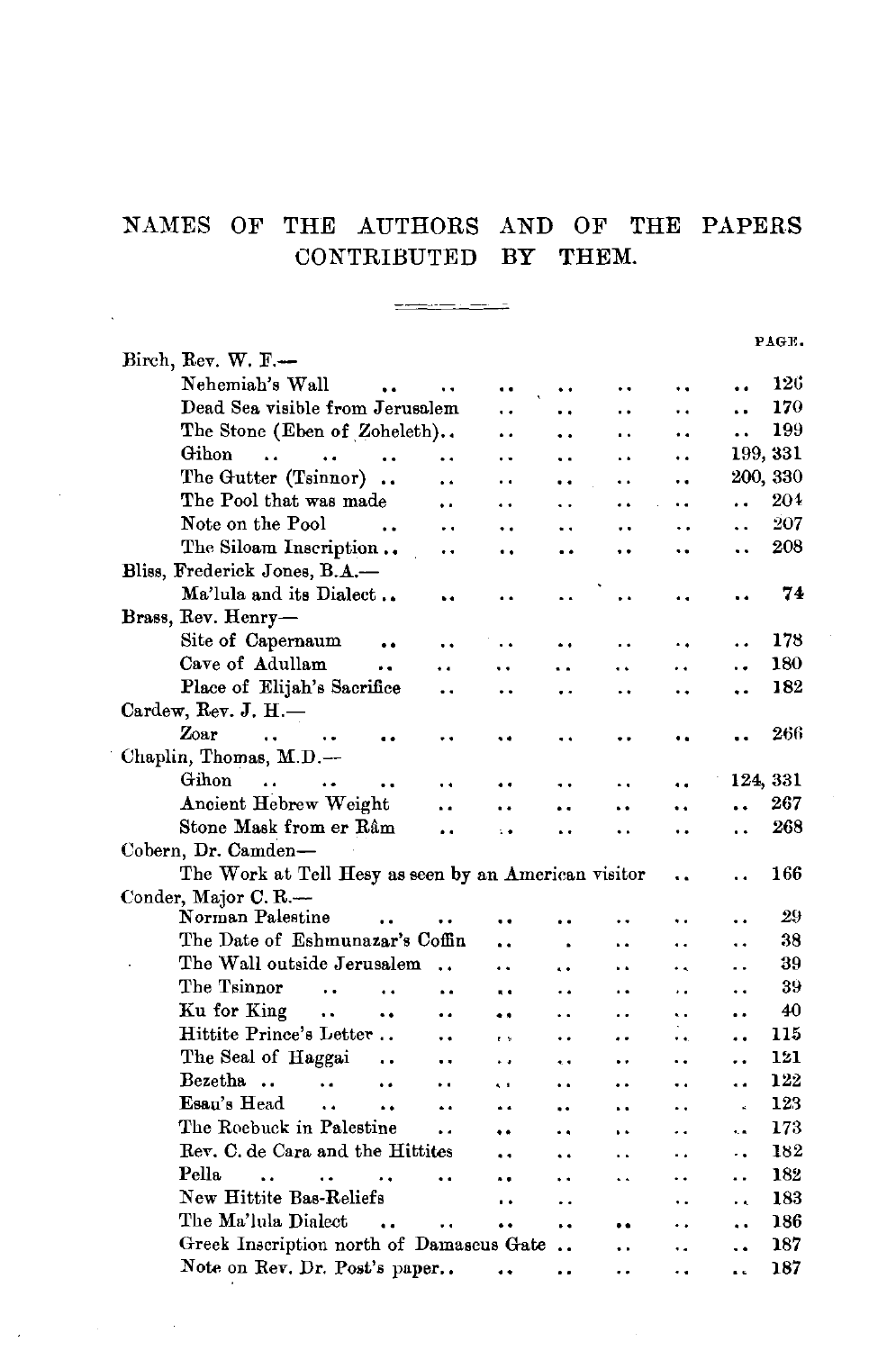|                                                                             |                        |                        |                      |                      |                        |                       |                      | PAGE |
|-----------------------------------------------------------------------------|------------------------|------------------------|----------------------|----------------------|------------------------|-----------------------|----------------------|------|
| Inscriptions of Edrei.                                                      |                        | $\ddot{\phantom{0}}$   |                      |                      | $\ddot{\phantom{0}}$   | $\ddot{\phantom{0}}$  |                      | 188  |
| Sculptured Figures near Kânâ                                                |                        |                        |                      |                      | .,                     |                       | . .                  | 264  |
| Native Name of Palmyra                                                      |                        | $\ddot{\phantom{0}}$   | $\ddot{\phantom{0}}$ | $\ddot{\phantom{0}}$ | Ω.                     | . .                   |                      | 307  |
| Moabite Stone<br><b>Contract Contract</b>                                   |                        | $\ddot{\phantom{0}}$   |                      | $\ddot{\phantom{1}}$ | $\ddot{\phantom{0}}$   |                       | . .                  | 307  |
| Passage on the Moabite Stone                                                |                        |                        | $\ddot{\phantom{0}}$ | $\ddot{\phantom{0}}$ | $\ddot{\phantom{1}}$   |                       | ٠.                   | 307  |
| Battle of Kades                                                             | $\sim$                 | $\ddot{\phantom{a}}$   | $\ddot{\phantom{a}}$ | $\ddot{\phantom{0}}$ | . .                    |                       | . .                  | 309  |
| Conquests of Rameses in Galilee                                             |                        |                        | $\ddot{\phantom{0}}$ | $\ddot{\phantom{0}}$ | . .                    | . .                   |                      | 310  |
| Jews and Gentiles in Palestine                                              |                        |                        | $\ddot{\phantom{1}}$ | $\ddot{\phantom{0}}$ | . .                    | . .                   | . .                  | 310  |
| Monumental Notice of Hebrew Victories                                       |                        |                        |                      | $\ddot{\phantom{0}}$ | $\ddot{\phantom{0}}$   | ٠.                    |                      | 326  |
| Notes on the Quarterly Statement, July, 1890                                |                        |                        |                      |                      | $\ddot{\phantom{a}}$   | . .                   | . .                  | 329  |
| Notes on the Voyage to Tadmor                                               |                        |                        |                      | $\ddot{\phantom{0}}$ | $\ddot{\phantom{0}}$   | . .                   | ٠.                   | 303  |
| Finn, Mrs. E. A., M.R.A.S.-                                                 |                        |                        |                      |                      |                        |                       |                      |      |
| Note on Greek Inscription                                                   |                        | $\sim$                 | $\ddot{\phantom{0}}$ | ٠.                   | . .                    | . .                   | $\ddot{\phantom{0}}$ | 54   |
| Mosaic Embroidery in the Old Testament                                      |                        |                        |                      | $\ddot{\phantom{0}}$ | $\ddot{\phantom{a}}$   | $\ddot{\phantom{a}}$  | $\ddot{\phantom{1}}$ | 189  |
| Sun Birds<br>$\ddot{\phantom{0}}$                                           | $\ddot{\phantom{1}}$ . | $\ddot{\phantom{1}}$ . | $\ddot{\phantom{1}}$ | $\ddot{\phantom{0}}$ | $\ddot{\phantom{1}}$   | . .                   | ٠.                   | 194  |
| Nehemiah's Wall                                                             | $\ddot{\phantom{a}}$   | $\ddot{\phantom{1}}$   | $\ddot{\phantom{a}}$ | $\ddot{\phantom{a}}$ | $\ddot{\phantom{0}}$   |                       | $\ddot{\phantom{a}}$ | 194  |
| Stone Mounds on the Rephaim Plains                                          |                        |                        |                      | $\ddot{\phantom{0}}$ | . .                    | $\ddot{\phantom{0}}$  | . .                  | 195  |
| Waters of Merom                                                             | $\ddot{\phantom{a}}$   | $\ddot{\phantom{a}}$   | $\ddot{\phantom{0}}$ | $\ddot{\phantom{0}}$ | . .                    | $\ddot{\phantom{0}}$  | . .                  | 195  |
| The Tsinnor<br>$\ddot{\phantom{a}}$                                         | $\bullet$              | $\ddot{\phantom{a}}$   | $\ddot{\phantom{0}}$ | $\ddot{\phantom{0}}$ |                        | . .                   | . .                  | 195  |
| Irrigation and Water Supply in Palestine                                    |                        |                        |                      | $\ddot{\phantom{0}}$ | ٠.                     | $\ddot{\phantom{0}}$  |                      | 199  |
| Glaisher, James, F.R.S.-                                                    |                        |                        |                      |                      |                        |                       |                      |      |
| Meteorological Observations taken at Sarona,                                |                        |                        |                      |                      |                        | 1886 (25), 1887 (112) |                      |      |
|                                                                             |                        |                        |                      |                      | 1888 (174), 1889 (269) |                       |                      |      |
|                                                                             |                        |                        |                      |                      |                        |                       |                      |      |
|                                                                             |                        |                        |                      |                      |                        |                       |                      |      |
| Gover, Rev. Canon-                                                          |                        |                        |                      |                      |                        |                       |                      |      |
| The Waters of Merom                                                         |                        |                        |                      |                      |                        |                       |                      | 50   |
| Greenwell, Rev. Canon-                                                      |                        |                        |                      |                      |                        |                       |                      |      |
| Note on Ancient Axeheads found at Beyrout and Sidon                         |                        |                        |                      |                      |                        |                       |                      | 45   |
| Hanauer, Rev. J. E.-                                                        | $\ddot{\phantom{a}}$   |                        |                      |                      |                        |                       |                      |      |
| Cave of Saris<br>$\ddot{\phantom{0}}$                                       |                        |                        |                      |                      |                        |                       |                      | 71   |
| Dead Sea Visible from Jerusalem                                             |                        |                        |                      |                      | . .                    | . .                   |                      | 170  |
| Harper, Henry A.-                                                           |                        |                        |                      |                      |                        |                       |                      |      |
| Jewish Lamps<br>$\rightarrow$                                               |                        |                        |                      |                      | Ω.                     |                       |                      | 45   |
| The "Way of the Philistines"                                                |                        |                        |                      |                      | μ.                     | . .                   | . .                  | 46   |
| Hill, Gray—                                                                 |                        |                        |                      |                      |                        |                       |                      |      |
| Irrigation and Water Supply in Syria                                        |                        |                        |                      |                      | $\ddot{\phantom{0}}$   |                       |                      | 72   |
| Mashita or Umm Shetta                                                       |                        |                        | $\ddot{\phantom{1}}$ | . .                  | έ,                     |                       | . .                  | 173  |
| Hull, Professor Edward, F.R.S., L.L.D.—                                     |                        |                        |                      |                      |                        |                       |                      |      |
| Site of Calvary $\dots$ $\dots$                                             |                        | $\ddot{\phantom{1}}$   | $\ddot{\phantom{0}}$ |                      |                        |                       |                      | 125  |
| Hutchinson, Surgeon-General, M.D.—                                          |                        |                        |                      |                      |                        |                       |                      |      |
| Note on Figures in the Cave of Saris                                        |                        |                        |                      |                      | $\ddot{\phantom{0}}$   |                       |                      | 332  |
| Ma'lula and its Dialect                                                     |                        | $\sim$ 100 $\pm$       | $\ddot{\phantom{a}}$ | $\ddot{\phantom{0}}$ | ò,                     |                       |                      | 332  |
| Lewis, Professor T. Hayter, F.S.A.--                                        |                        |                        |                      |                      |                        |                       |                      |      |
| Assyrian Tablet from Jerusalem                                              |                        |                        |                      | $\ddot{\phantom{0}}$ |                        |                       |                      | 265  |
| Merrill, Dr. Selah-                                                         |                        |                        |                      |                      |                        |                       |                      |      |
| Birds and Animals new to Palestine                                          |                        |                        |                      |                      |                        |                       |                      | 40   |
| Murray, Dr. A. S.-                                                          |                        |                        |                      |                      |                        |                       |                      |      |
| Note on the Greek inscription north of Damascus Gate and at<br>Aceldama<br> | $\ddot{\phantom{0}}$   |                        | $\ddot{\phantom{a}}$ | . .                  | . .                    |                       | 44                   | 70   |

 $\bar{z}$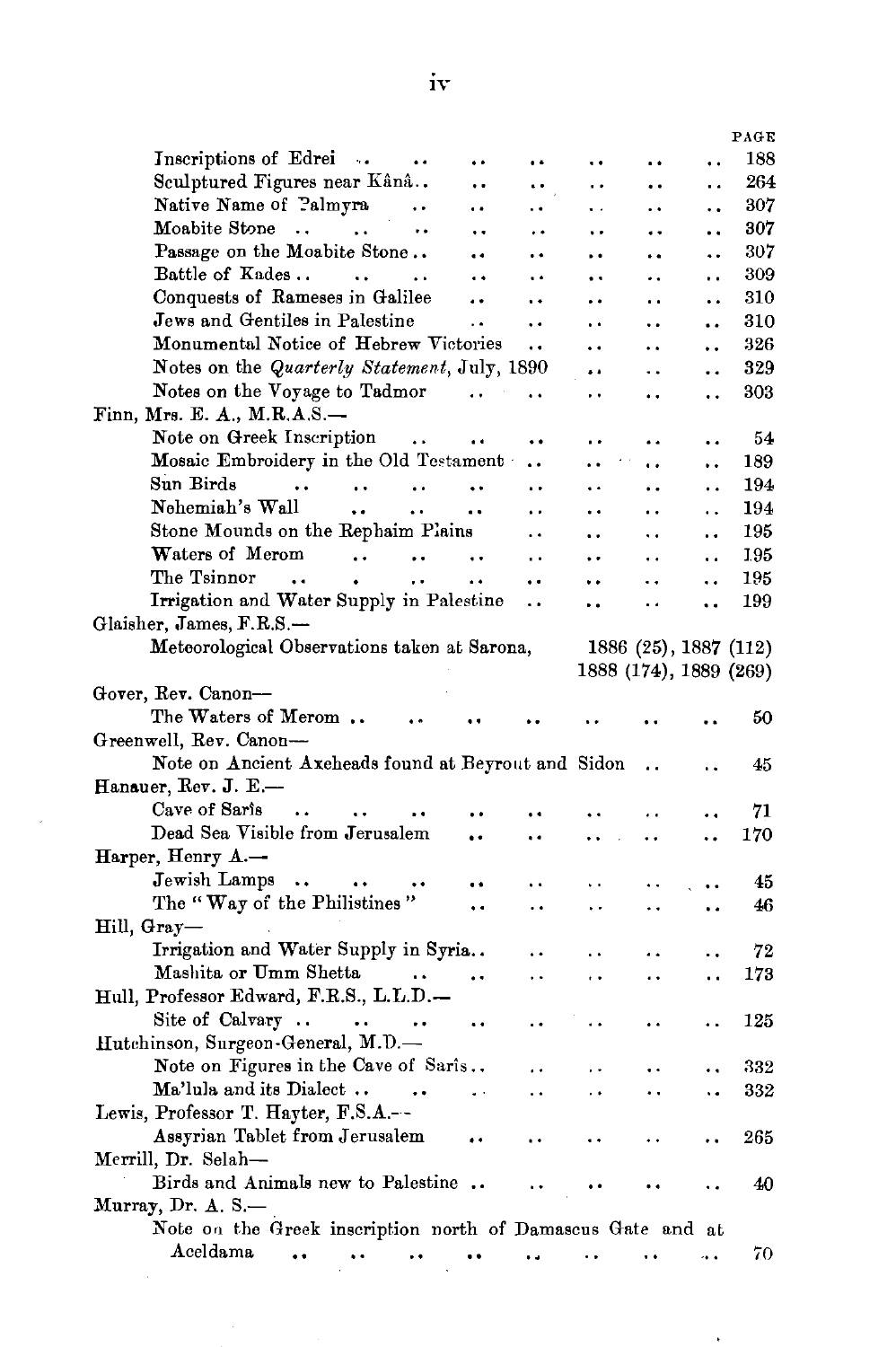| Neil, Rev. James-                                                                                                            |                      | PAGE                         |
|------------------------------------------------------------------------------------------------------------------------------|----------------------|------------------------------|
| Ruins of the "Slime Pits" in the Vale of Siddim                                                                              |                      | 130<br>$\ddot{\phantom{0}}$  |
| Petrie, W. M. Flinders-                                                                                                      |                      |                              |
| Notes on Places visited in Jerusalem                                                                                         | . .                  | 157<br>. .                   |
| Explorations in Palestine<br>$\ddotsc$<br>$\ddot{\phantom{a}}$                                                               | . .                  | 159<br>$\ddot{\phantom{0}}$  |
| Journals<br>$\ddot{\phantom{a}}$<br>$\ddot{\phantom{a}}$<br>$\ddot{\phantom{a}}$<br><br>. .                                  | . .                  | 219<br>$\ddot{\phantom{a}}$  |
| Post, Rev. George E., M.A., M.D., F.L.S.--                                                                                   |                      |                              |
| Sects and Nationalities of Palestine<br>$\ddot{\phantom{a}}$                                                                 |                      | 98                           |
| The Roebuck in Palestine<br>$\ddot{\phantom{0}}$<br>. .<br>. .                                                               |                      | 171<br>. .                   |
| Salisbury, The Right Rev. Lord Bishop of-                                                                                    |                      |                              |
| Inscription from the Church of St. Stephen                                                                                   |                      | 306                          |
| Sayce, Professor A.H., LL.D.-                                                                                                |                      |                              |
| Inscriptions of Saris and Mount Olivet                                                                                       |                      | 44                           |
| Simpson, William-                                                                                                            |                      |                              |
| Irrigation and Water Supply in Palestine                                                                                     |                      | 55                           |
| Schick, Baurath C.-                                                                                                          |                      |                              |
| Discoveries North of the Damascus Gate                                                                                       |                      | 9,69<br>$\ddot{\phantom{a}}$ |
| Two Cisterns near Jeremiah's Grotto<br>. .                                                                                   | . .                  | 11<br>. .                    |
| Excavations on the Eastern Brow of Zion<br>$\ddot{\phantom{0}}$                                                              | $\ddot{\phantom{0}}$ | 12<br>$\ddot{\phantom{0}}$   |
| Discovery of Rock-hewn Chambers at Silwan<br>L.                                                                              |                      | 16, 67, 252                  |
| Further Report on the Pool of Bethesda<br>. .<br>ż.                                                                          | $\ddot{\phantom{a}}$ | 18<br>. .                    |
| Rock-levels in Jerusalem<br>$\ddot{\phantom{a}}$<br>. .<br>$\ddot{\phantom{1}}$                                              | ٠.                   | 20                           |
| Remains of the old City Wall<br>$\ddot{\phantom{0}}$<br>٠.<br>$\ddot{\phantom{a}}$                                           | . .                  | 21<br>. .                    |
| Supposed Druidical Stone<br>$\sim$ 4 $\pm$<br>$\ddot{\phantom{0}}$<br>$\ddot{\phantom{0}}$                                   |                      | 22<br>$\ddot{\phantom{0}}$   |
| The Waters of Gibeon<br>$\ddot{\phantom{0}}$<br>$\ddot{\phantom{0}}$<br>. .<br>. .                                           |                      | 23<br>                       |
| The New Road North of the City<br>$\ddot{\phantom{0}}$<br><br>. .                                                            | $\ddot{\phantom{0}}$ | 246<br>$\ddot{\phantom{0}}$  |
| Discoveries at the House of Caiaphas<br>                                                                                     | . .                  | 247<br>$\ddot{\phantom{0}}$  |
| Discoveries at Aceldama<br>$\ddot{\phantom{a}}$<br>$\ddot{\phantom{0}}$<br>$\ddot{\phantom{0}}$<br>. .                       | . .                  | 67, 248                      |
| Newly Discovered Rock-cut Tomb near Bethany<br>$\ddot{\phantom{a}}$                                                          | . .                  | 249<br>$\ddot{\phantom{a}}$  |
| Excavations on Olivet<br>. .<br>. .<br>$\ddot{\phantom{a}}$                                                                  | $\ddot{\phantom{0}}$ | 256<br>                      |
| Excavations at Siloah<br>$\ddot{\phantom{0}}$<br>. .<br>$\ddot{\phantom{a}}$<br>$\ddot{\phantom{a}}$<br>$\ddot{\phantom{0}}$ | $\ddot{\phantom{0}}$ | 257<br>                      |
| Schumacher, G.-                                                                                                              |                      |                              |
| Notes from Galilee<br>$\ddot{\phantom{a}}$<br>$\ddot{\phantom{a}}$<br>. .                                                    |                      | 24                           |
| Sculptured Figures near Kânâ<br>$\ddot{\phantom{0}}$                                                                         | . .                  | 259                          |
| St. Clair, George-                                                                                                           |                      |                              |
| Nehemiah's Wall<br>٠.<br>$\ddot{\phantom{0}}$<br>٠.<br>٠.                                                                    | . .                  | 47, 212                      |
| Sutekh, Chief God of the Hittites<br>. .<br>. .<br>μ.                                                                        | . .                  | 210<br>                      |
| Tadmor, Voyage to (1691)<br>$\ddot{\phantom{a}}$<br>. .<br>. .                                                               | $\ddot{\phantom{0}}$ | 303                          |
| Troughton, Leslie W.-                                                                                                        |                      |                              |
| Mar Tukla<br>$\ddot{\phantom{0}}$<br>$\ddot{\phantom{0}}$                                                                    | . .                  | 186                          |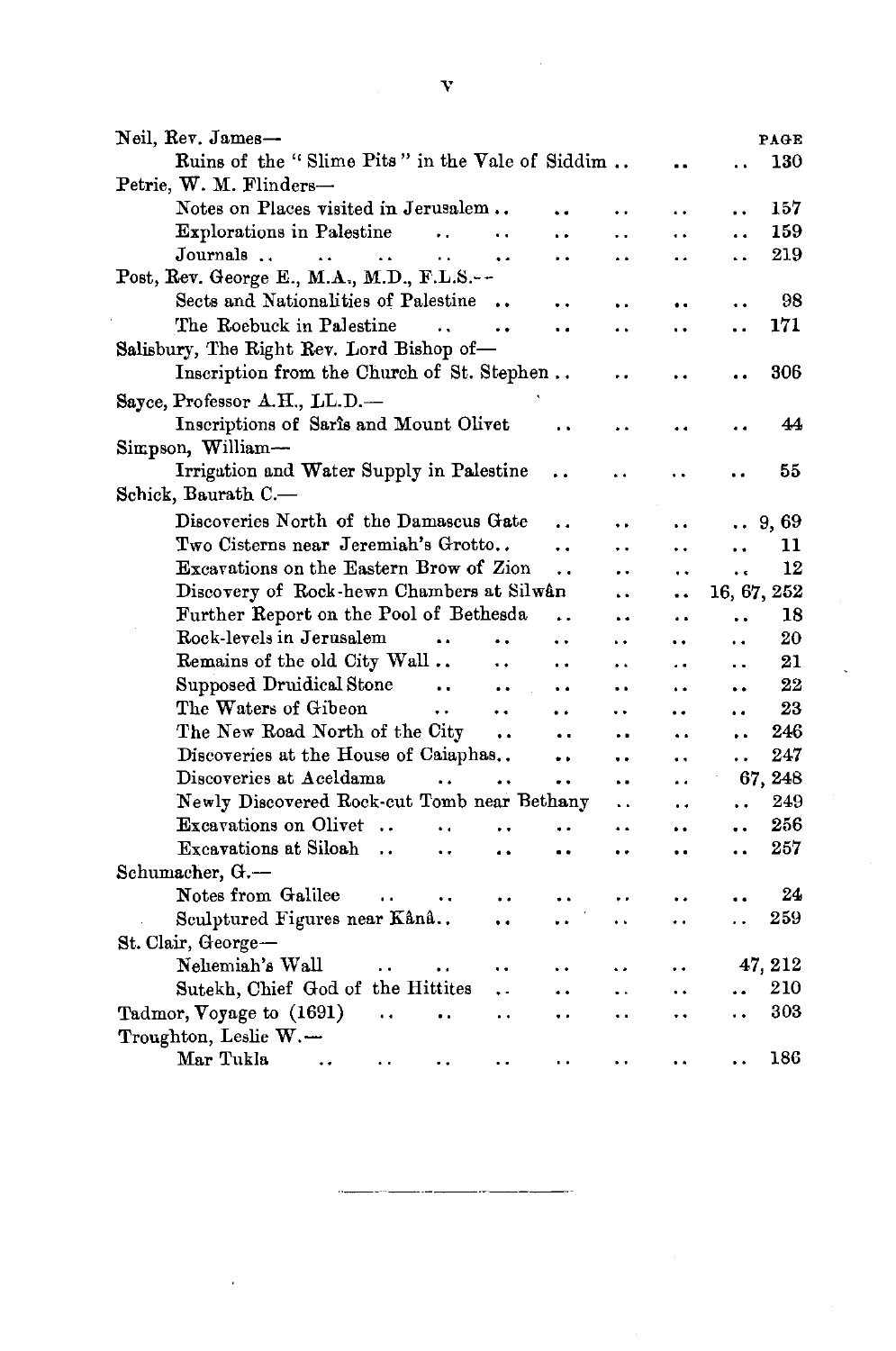## LIST OF ILLUSTRATIONS.

~---~---

\_\_\_\_\_\_\_\_

 $\sim$   $\sim$   $\sim$ 

PAGE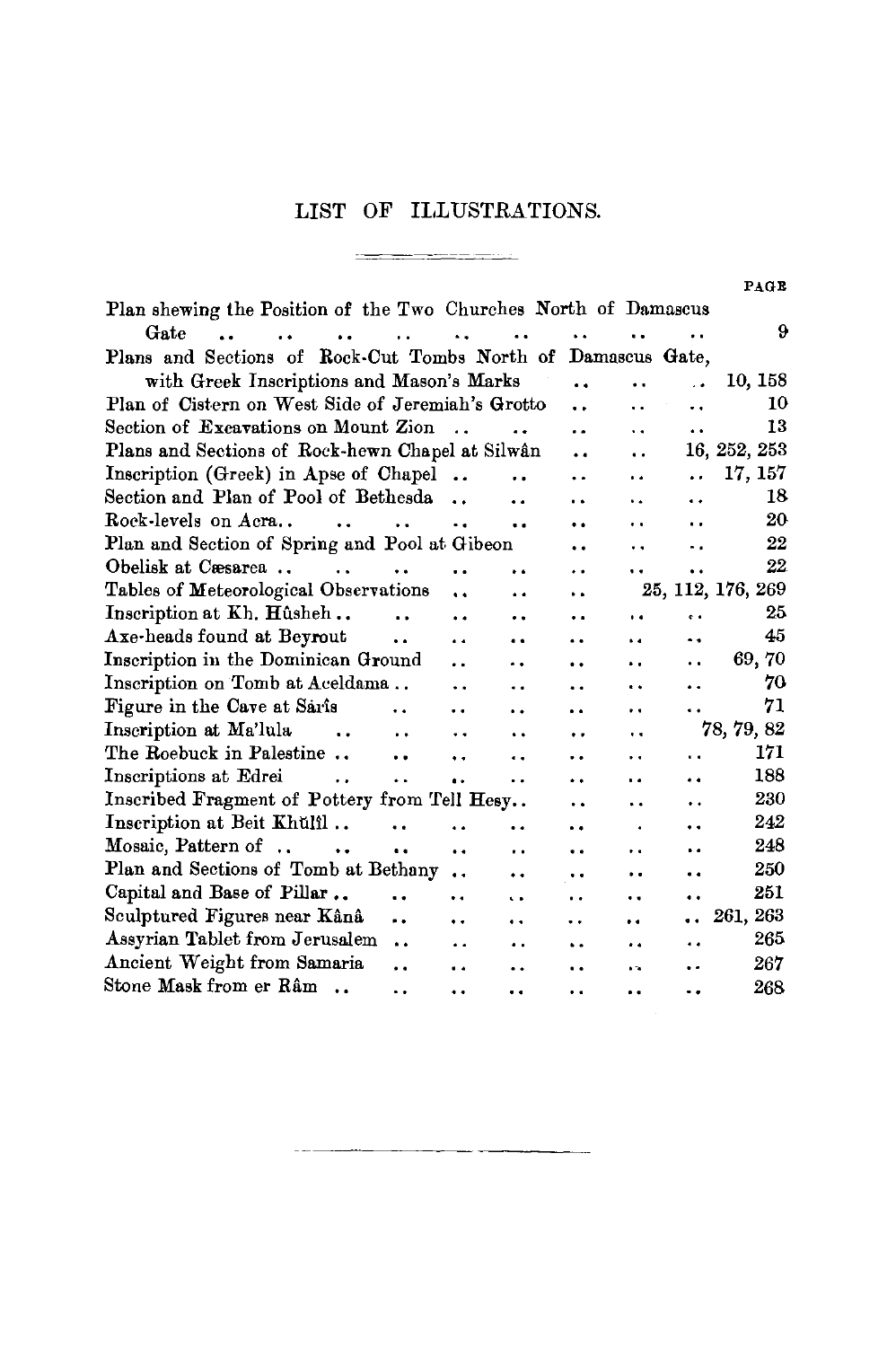## GENERAL INDEX.

Absalom's Tomb, 157. Aceldama, Exeavations at, 67. 'Aîd el Må, 180. 'Ain el Belled. 23. 'Ain Delbeh, 242. 'Ain Hejeri, 242. 'Ain el Mudauwerah, 179. 'Ain Tabghah, 179. 'Ain et Tin, 179. 'Ain et Tîny, 85. 'Akir, 245. 'Anab, 241. Annual Meeting, 241. Aqueduct, Searching for a second, 67, 257. Assyrian Tablet from Jerusalem, 265. Attir, 240. Axe-heads found at Beyrout, 45. Beit el Khŭlîl, 242. Beit Jibrin, 243. Bethesda, Pool of, 18; Fresco on the Wall, 19. Bezetha, 122. Birds and Animals new to Palestine, 40. Bir el Kenisch, 255. Bukh'a, 85. Calvary, Site of, 125. Capernaum, Site of, 178. Casales of the Holy Sepulchre Church, 30. Casales of St. Mary of Jehosaphat, 30, 33. Casales of Abbey of St. Sion, 30, 34. the Church of Bethlehem,  $30^{''}$ ,  $34^{''}$ Casales of Abbey of Tabor, 31, 34. the Knights Hospitallers,  $31,35.$ Casales of Teutonic Knights, 31, 36. the Pisans, 31.  $\ddot{\phantom{1}}$ the Venetians, 32, 37.  $,$ the Holy Sepulchre, 32. ,,

Cat-fish, 179. Cave of Adullam, 180. Convent of Mar Sarkis, 75. Convent of Mar Tukla, 74. Damascus, Ovens in, 86. Dead Sea visible from Jerusalem, 170. Deir es Shems, 240. Dejan, 245. Dhâherîyeh, 239. Dhikerîn, 244. Dômeh, 241. Druidical Stone, 22, 195. Eben, Stone of Zoheleth, 179. El Beda, 73. Errata, 132, 178. Esau's Head, 123. Eshmunazar's Coffin, Date of, 38. Excavations at Siloah, 257. Tell Hesy, 159, 223; Springs, 161; History of Tell Hesy, 16; Phœnician Pottery, 162; Greek Pottery 162; Description of the Mound, 162, 221; Walls of clay bricks, 163, 164, 225, 227; Amorite Pottery, 163, 235; Persian Coin, 164; Drafted stones, 164; Stone working, 164, 165; Pilasters, 165, 234; Ionic Volute, 165, 232; Scarcity of Antiques, 165; Varieties of Pottery and their periods, 165; Journals of Mr. Petrie, 219; Potsherds, 226; Robbery, 237; Ants, 240. Excavations on Olivet, 256.

Figures in Cave near Saris, 71, 332. near Kana, 259.  $\ddot{\phantom{0}}$ 

Gibeon, Waters of, 23. Gihon, 124, 199, 331.

Gutter, the (Tsinnor), 39, 195, 200. 330.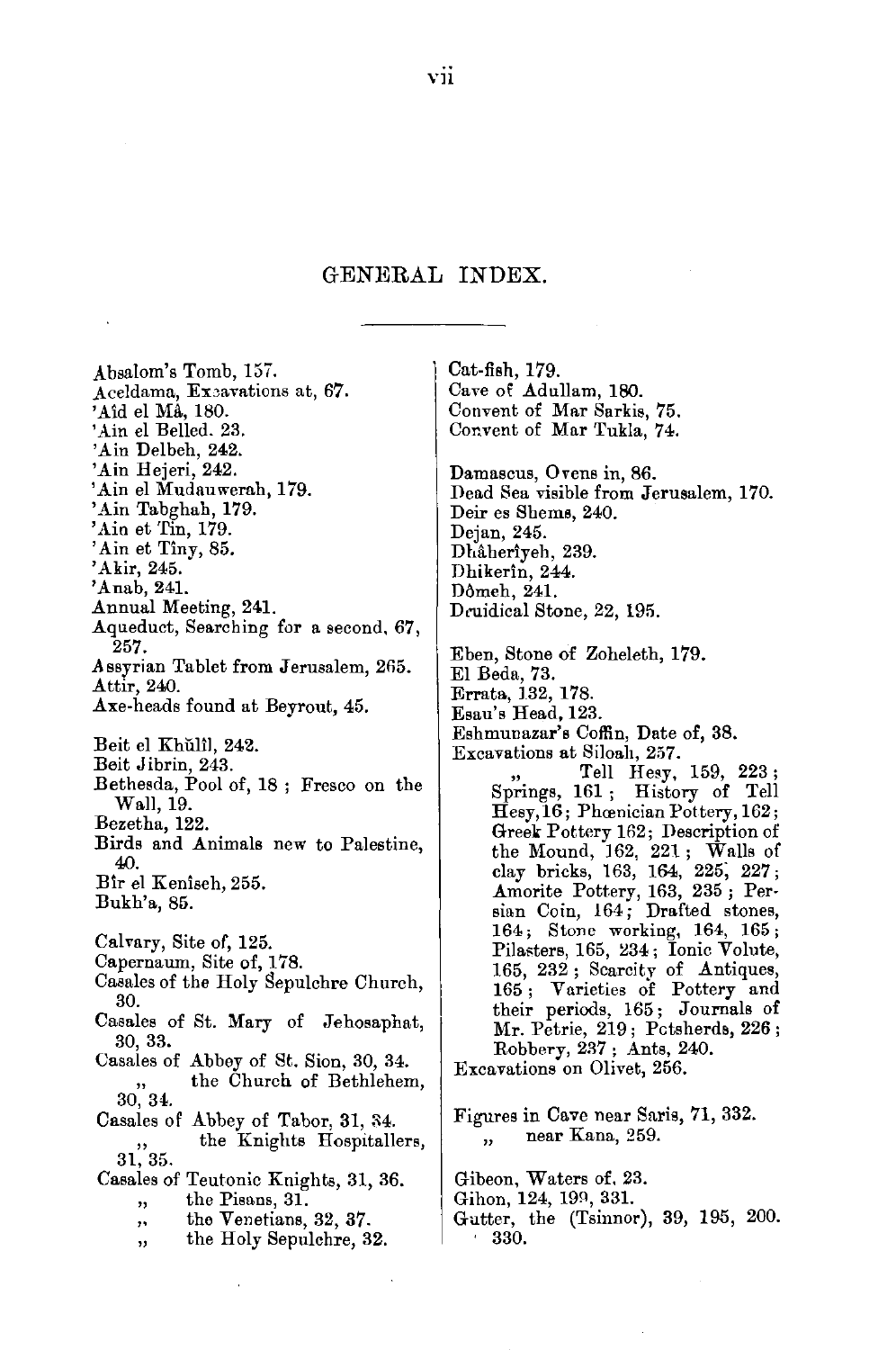Hebrew weight from Samaria, 267.

Hittite Bas-reliefs, 183.

Prince's letter, 115.  $\ddot{\phantom{a}}$ 

- Inscription from the Church of St. Stephen, 306.
- Inscription (Greek) near the Husheh, 25, 08, 70. Inscriptions of Edrei, 188.
- Inscriptions of Edrei, 188.<br>Saris and Mount

Olivet, 44, 54, 71.

- Inscriptions on Tombs north of Damascus Gate, 69, 70.
- Irrigation and water supply in Palestine, 55, 72, 199.

Jeb'adin, Village of, 74, 85.

Jerusalem Reports :- Apse of a By- $\begin{bmatrix} \text{inem} & \text{reports} & \text{in} \\ \text{inem} & \text{Church}, 9 \\ \text{inem} & \text{St.} \\ \text{inem} & \text{St.} \end{bmatrix}$ Stephen, 10; St. Stephen's<br>Church, 10, 157; Greek Inscription north of Damascus Gate, 10, 58, 187; Tomb with a rolling<br>
one door, 11; Mason's marks,<br>
1. Canaanitic cisterns, 11; <sup>Ex-</sup> 11; Canaanitic cisterns, 11; Ex-<br>cavations on Zion, 12; Church of St. Peter, 14; The Cave in the  $R_{\text{lock}}$ , 15; Acra, 21, 48; Rock<br>  $R_{\text{level}}$ , 20; Old City Wall, 21, 39;<br>  $R_{\text{level}}$ , Site of 1 ; Mosque of Chapel, Site of, 21; Mosque of el Aksa, 158; Rock Tombs, 158, 160 ; Cubit, Dimensions of, 158, 160; Solomon's wall and stables, 159; New road north of the city, 246; New discoveries at the Formation California and the cut-<br>Couse of Caiaphas, 247; Rockcut tombs at Aceldama, 67, 248;<br>Rock-cut tombs at Bethany, 249; Ancient tower, 251 ; Searching for gate of City of David, 258.

Jewish Lamps, 45. Jews and Gentiles in Palestine, 310. Journals of Mr. Petrie, 219.

Kadesh, Battle of, 309. Keraize, 55. Khân Minia, 178, 179. Kh. 'Ajlan, 159, 161, 162. Kh. Husheh, 24. Kh. Merash, 244. Kilrza, 241. Ku, for King, 40.

Ma'lula and its dialect, 74, 186, 332.

Ma'lula, Peopie of, 76; Population,  $\frac{5}{6}$ ; Village, 76; Caves and rock<br>combers, 77, 79; Greek inscription, 78, 79, 82; Hanging place, 80; Mar Sarkis, 81, 84 ; Ancient name of, 83; Mar Tukla, 83, 186; Mar Mousa, 85; Old dialect, 85; Sketch of the language, 86, 98.

Mashita, or Umm Shetta, 173, 174.

- Mekenna, 244.
- Meteorological observations, 25 (1886); 112 (1887) ; 174 (1888) ; 269 (1889).
- Moabite Stone, 307.
	- Passage on the, 309.
- Monumental notice of Hebrew victories, 326.
- Mosaic embroidery in the Old Testament, 189.
- Mount Olivet, Excavations on, 256.

 $\lambda$  (abeniah's Wall,  $47, 196, 130, 194$ ) 212. Norman Palestine, 29.

- 
- Notes and News, 1, 59, 134.

Notes on the *Quarterly Statement,*  July, 1890, 329.

Palmyra, Native name of, 307. yra, rative name 01,<br>Springs at, 79. ,, Springs at, 73.<br>Pella, 182. Place of Elijah's sacrifice, 182.

Pool that was made, 204.

Rabild, 241.

- Rafat, 241.
- Rameses in Galilee, Conquests of, 310.
- Ramet el Khalil, 166.
- Resm el Muketat, 241.

Rev. C. de Cara and the Hittites, 182. Roebuck in Palestine, 171-173.

Sculptured figures near Kana, 259. Seal of Haggai, 121.

- Seba' Rujum, stone mounds, 22, 195.
- Sects and Nationalities of Syria and Palestine, 98.

Notes on do. do., 187.

es, Semua, 240.

- Shuweikeh, 239.
- Siloam Inscription, 208.
- Silwan-Rock-cut chapels, 16; In-1—Rock-cut chapels, 10; In-<br>
iription in, 17, 157; Tomb of<br>
saiah, 18; Rock-cut cave, 67;<br>
and 252. Another rock-cut chapel, 252.<br>es, Simia, 241.
- 
- Slime pits in Vale of Biddim, 130, 132. Somerah, 240.

Stone mask from Er Ram, 268.

Sunbirds, 194.